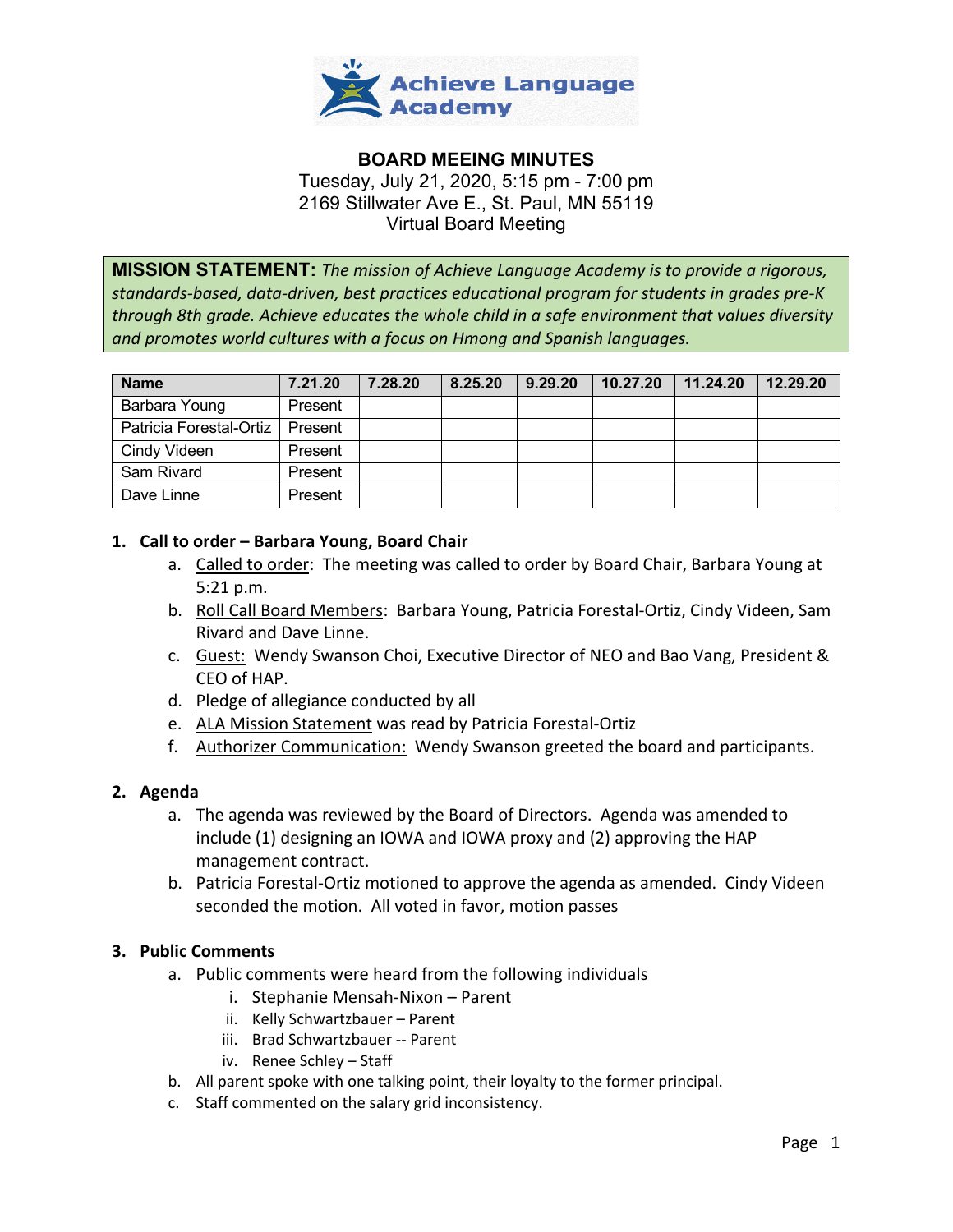

### **4. Update from the Board Chair**

- a. Barbara Young addressed concerns regarding the 20/21 school year and assured staff, families and community members that all considerations are being made to ensure a safe and stable upcoming school year.
- b. She also gave a brief update on the Executive Director search process and the 20/21 staff letters of agreement. Barbara reminded everyone that this issue was addressed at the May 2020 and June 2020 meetings and that everyone who was offered a letter should have received their signed copy.

### **5. Executive Director Search Update by – Bao Vang Hmong American Partnership**

- a. Search process is going well and according to the timeline
- b. Stakeholders Meet and Greet with the top 2 candidates went well yesterday. Board members will do their one-on-one meet and greet with the top two candidates this week. The final recommendation will be presented to the full board next week.
- 6. **Contracts –** The following contracts were presented to the board for review and discussion
	- a. Finance Company: Barbara Young presented The Anton Group and Bergan KDV for the Board's review and discussion.
		- i. The board selected the Anton Group as the Finance Management Company.
	- b. Contract Renewal: The following contracts were presented for renewal i. Family Achievement
	- c. Motion to approve the Anton Group, and Family Achievement by Cindy Videen. The motion was seconded by Sam Rivard. Roll calls are as follow. All voted in favor. Motion passes.

| Barbara Young           | Yes |
|-------------------------|-----|
| Patricia Forestal-Ortiz | Yes |
| Cindy Videen            | Yes |
| Sam Rivard              | Yes |
| Dave Linne              | Υρς |

- 7. **Nancy Schultz's Contract** Discussion about extending Nancy Schultz's Contract.
	- a. Patricia Forestal-Ortiz motioned to extend Nancy Schultz's contract for the purpose of working on the FY20/21 Budget. The motion was seconded by Dave Linne. Roll calls are as follow: All voted in favor. Motion passes.

| Barbara Young           | Yes |
|-------------------------|-----|
| Patricia Forestal-Ortiz | Yes |
| Cindy Videen            | Yes |
| Sam Rivard              | Yes |
| Dave Linne              | Υρς |